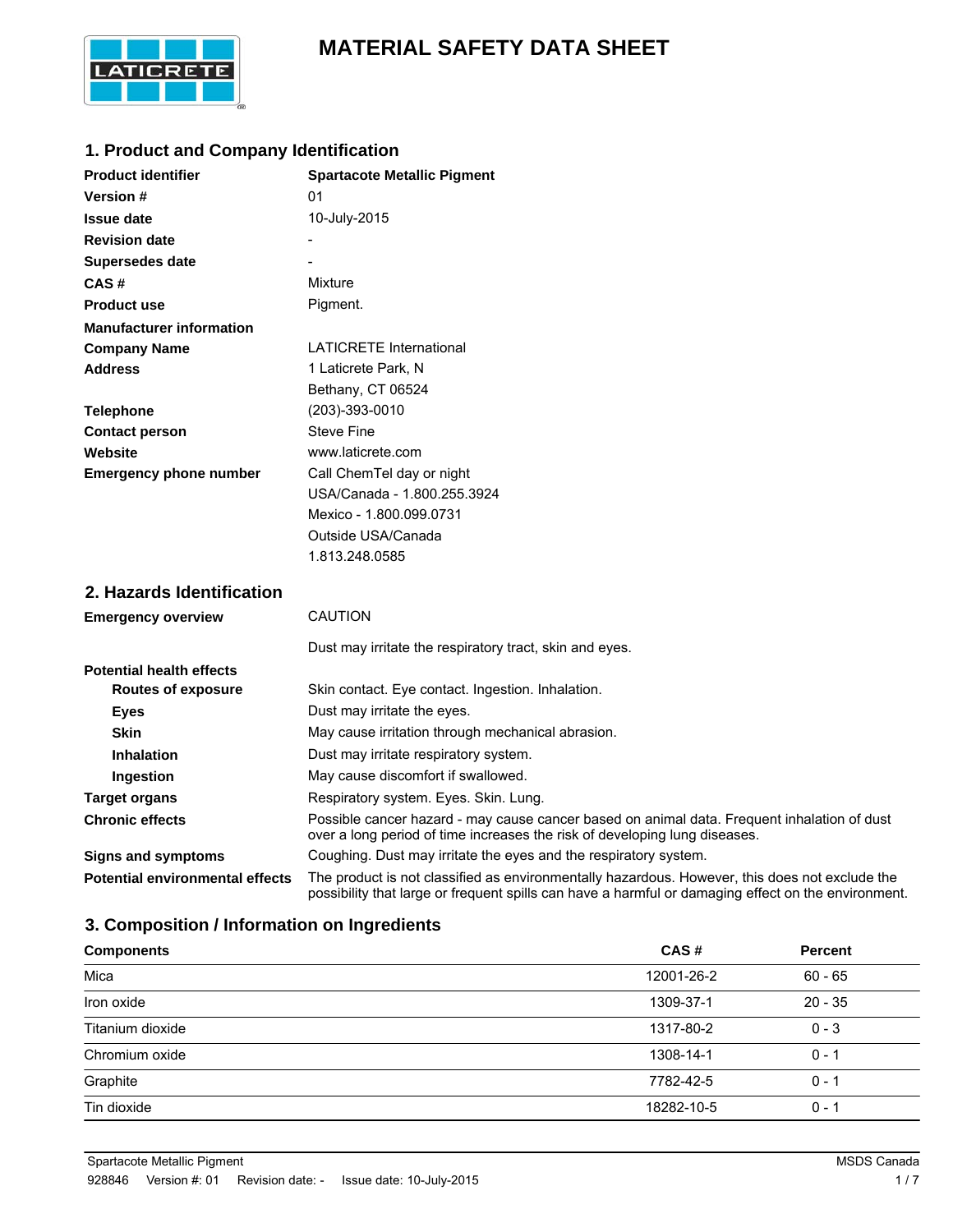All concentrations are in percent by weight unless ingredient is a gas. Gas concentrations are in percent by volume.

### **4. First Aid Measures**

| <b>First aid procedures</b> |                                                                                                                                                                            |
|-----------------------------|----------------------------------------------------------------------------------------------------------------------------------------------------------------------------|
| <b>Inhalation</b>           | Move injured person into fresh air and keep person calm under observation. Get medical attention<br>if any discomfort occurs.                                              |
| <b>Skin contact</b>         | Wash off with soap and water. Get medical attention if irritation develops and persists.                                                                                   |
| Eye contact                 | Rinse with water. Get medical attention if irritation develops and persists.                                                                                               |
| Ingestion                   | Rinse mouth. Get medical attention if symptoms occur.                                                                                                                      |
| Notes to physician          | Provide general supportive measures and treat symptomatically. Symptoms may be delayed.                                                                                    |
| <b>General advice</b>       | Ensure that medical personnel are aware of the material(s) involved, and take precautions to<br>protect themselves. IF exposed or concerned: Get medical advice/attention. |

# **5. Fire Fighting Measures**

| <b>Flammable properties</b>                                   | No unusual fire or explosion hazards noted.                                                   |
|---------------------------------------------------------------|-----------------------------------------------------------------------------------------------|
| <b>Extinguishing media</b><br>Suitable extinguishing<br>media | Use fire-extinguishing media appropriate for surrounding materials.                           |
| Unsuitable extinguishing<br>media                             | None known.                                                                                   |
| <b>Protection of firefighters</b>                             |                                                                                               |
| <b>Protective equipment for</b><br>firefighters               | Self-contained breathing apparatus and full protective clothing must be worn in case of fire. |
| <b>Fire fighting</b><br>equipment/instructions                | Use standard firefighting procedures and consider the hazards of other involved materials.    |
| <b>Explosion data</b>                                         |                                                                                               |
| <b>Sensitivity to static</b><br>discharge                     | Not sensitive.                                                                                |
| Sensitivity to mechanical<br>impact                           | Not sensitive.                                                                                |
| <b>Hazardous combustion</b><br>products                       | No hazardous decomposition products are known.                                                |

# **6. Accidental Release Measures**

| <b>Personal precautions</b>      | Ensure adequate ventilation. Local authorities should be advised if significant spillages cannot be<br>contained. Wear appropriate personal protective equipment. For personal protection, see Section<br>8 of the MSDS.                                                                                                                                                                                                     |
|----------------------------------|------------------------------------------------------------------------------------------------------------------------------------------------------------------------------------------------------------------------------------------------------------------------------------------------------------------------------------------------------------------------------------------------------------------------------|
| <b>Environmental precautions</b> | Prevent further leakage or spillage if safe to do so. Avoid discharge into drains, water courses or<br>onto the ground.                                                                                                                                                                                                                                                                                                      |
| Methods for cleaning up          | Should not be released into the environment. Do not vacuum clean unless vacuum cleaners are<br>equipped with HEPA filter. Sweep up or vacuum up spillage and collect in suitable container for<br>disposal. For waste disposal, see section 13 of the MSDS.                                                                                                                                                                  |
| <b>Other information</b>         | Clean up in accordance with all applicable regulations.                                                                                                                                                                                                                                                                                                                                                                      |
| 7. Handling and Storage          |                                                                                                                                                                                                                                                                                                                                                                                                                              |
| <b>Handling</b>                  | Obtain special instructions before use. Do not handle until all safety precautions have been read<br>and understood. Keep formation of airborne dusts to a minimum. Provide appropriate exhaust<br>ventilation at places where dust is formed. Do not breathe dust. Avoid prolonged exposure.<br>Provide adequate ventilation. Wear appropriate personal protective equipment. Observe good<br>industrial hygiene practices. |
| <b>Storage</b>                   | Store locked up. Store in a cool, dry place out of direct sunlight.                                                                                                                                                                                                                                                                                                                                                          |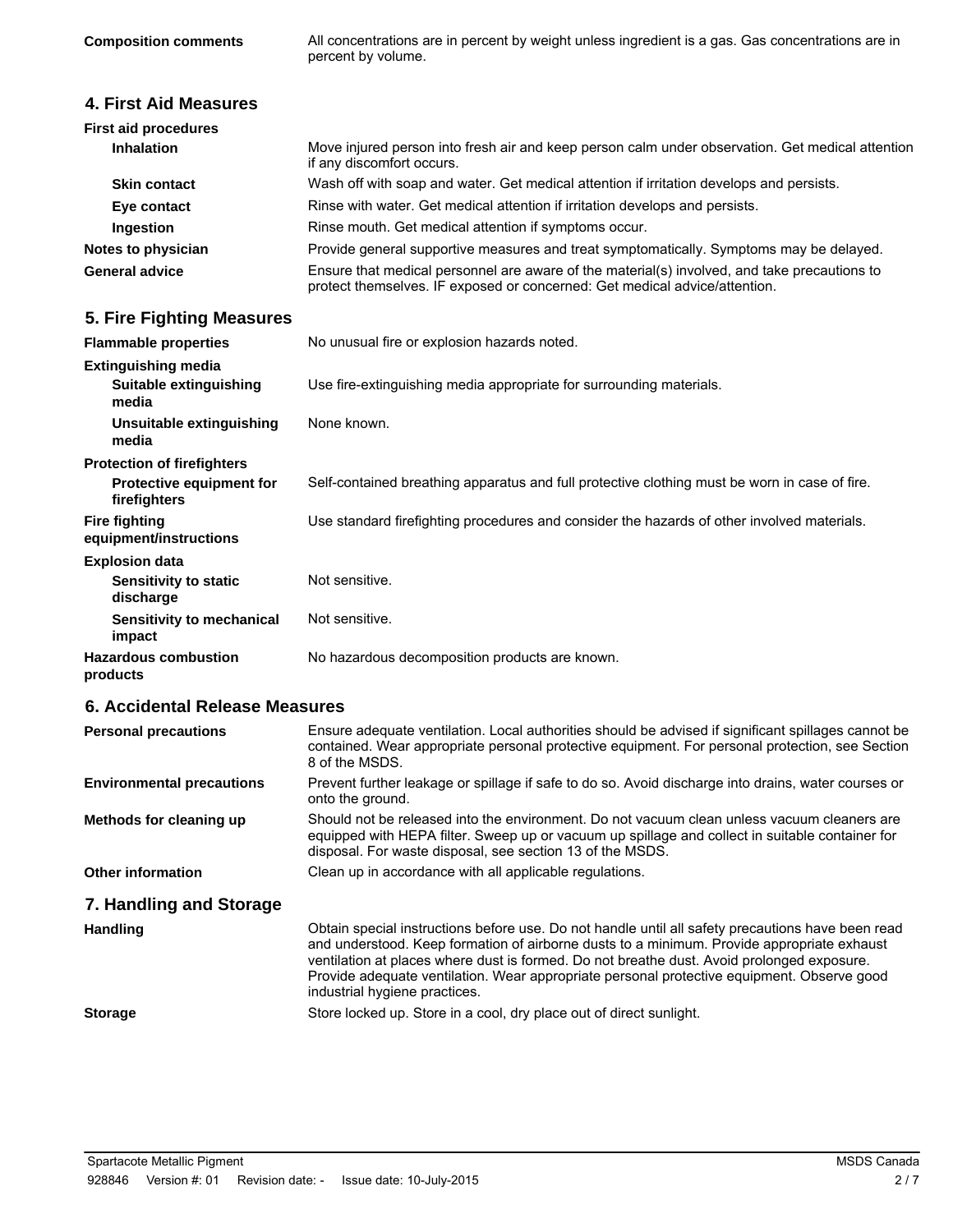# **8. Exposure Controls / Personal Protection**

### **Occupational exposure limits**

### **US. ACGIH Threshold Limit Values**

| <b>Components</b>                      | Type | Value             | <b>Form</b>          |
|----------------------------------------|------|-------------------|----------------------|
| Chromium oxide (CAS<br>$1308 - 14 - 1$ | TWA  | $0.5$ mg/m $3$    |                      |
| Graphite (CAS 7782-42-5)               | TWA  | $2 \text{ mg/m}$  | Respirable fraction. |
| Iron oxide (CAS 1309-37-1)             | TWA  | $5 \text{ mg/m}$  | Respirable fraction. |
| Mica (CAS 12001-26-2)                  | TWA  | $3$ mg/m $3$      | Respirable fraction. |
| Tin dioxide (CAS<br>18282-10-5)        | TWA  | $2 \text{ mg/m}$  |                      |
| Titanium dioxide (CAS<br>1317-80-2)    | TWA  | $10 \text{ mg/m}$ |                      |

#### **Canada. Alberta OELs (Occupational Health & Safety Code, Schedule 1, Table 2)**

| <b>Components</b>                      | Type | <b>Value</b>      | <b>Form</b> |
|----------------------------------------|------|-------------------|-------------|
| Chromium oxide (CAS<br>$1308 - 14 - 1$ | TWA  | $0.5$ mg/m $3$    |             |
| Graphite (CAS 7782-42-5)               | TWA  | $2 \text{ mg/m}$  | Respirable. |
| Iron oxide (CAS 1309-37-1)             | TWA  | $5 \text{ mg/m}$  | Respirable. |
| Mica (CAS 12001-26-2)                  | TWA  | $3$ mg/m $3$      | Respirable. |
| Tin dioxide (CAS<br>18282-10-5)        | TWA  | $2 \text{ mg/m}$  |             |
| Titanium dioxide (CAS<br>1317-80-2)    | TWA  | $10 \text{ mg/m}$ |             |

#### **Canada. British Columbia OELs. (Occupational Exposure Limits for Chemical Substances, Occupational Health and Safety Regulation 296/97, as amended)**

| <b>Components</b>                      | <b>Type</b> | <b>Value</b>         | <b>Form</b>          |
|----------------------------------------|-------------|----------------------|----------------------|
| Chromium oxide (CAS<br>$1308 - 14 - 1$ | TWA         | $0.5 \text{ mg/m}$ 3 |                      |
| Graphite (CAS 7782-42-5)               | <b>TWA</b>  | $2 \text{ mg/m}$     | Respirable.          |
| Iron oxide (CAS 1309-37-1)             | <b>STEL</b> | 10 $mg/m3$           | Fume.                |
|                                        | <b>TWA</b>  | $5 \text{ mg/m}$     | Dust.                |
|                                        |             | $5 \,\mathrm{mg/m}$  | Fume.                |
|                                        |             | $3$ mg/m $3$         | Respirable fraction. |
|                                        |             | $10 \text{ mg/m}$    | Total dust.          |
| Mica (CAS 12001-26-2)                  | <b>TWA</b>  | $3$ mg/m $3$         | Respirable.          |
| Tin dioxide (CAS<br>18282-10-5)        | <b>TWA</b>  | $2 \text{ mg/m}$     |                      |
| Titanium dioxide (CAS<br>1317-80-2)    | <b>TWA</b>  | $3$ mg/m $3$         | Respirable fraction. |
|                                        |             | $10 \text{ mg/m}$    | Total dust.          |

#### **Canada. Manitoba OELs (Reg. 217/2006, The Workplace Safety And Health Act)**

| <b>Components</b>                      | Type | Value             | <b>Form</b>          |
|----------------------------------------|------|-------------------|----------------------|
| Chromium oxide (CAS<br>$1308 - 14 - 1$ | TWA  | $0.5$ mg/m $3$    |                      |
| Graphite (CAS 7782-42-5)               | TWA  | $2 \text{ mg/m}$  | Respirable fraction. |
| Iron oxide (CAS 1309-37-1)             | TWA  | $5 \text{ mg/m}$  | Respirable fraction. |
| Mica (CAS 12001-26-2)                  | TWA  | $3$ mg/m $3$      | Respirable fraction. |
| Tin dioxide (CAS<br>18282-10-5)        | TWA  | $2 \text{ mg/m}$  |                      |
| Titanium dioxide (CAS<br>1317-80-2)    | TWA  | $10 \text{ mg/m}$ |                      |

#### **Canada. Ontario OELs. (Control of Exposure to Biological or Chemical Agents)**

| <b>Components</b>          | Tvpe | Value               | Form                 |
|----------------------------|------|---------------------|----------------------|
| Graphite (CAS 7782-42-5)   | TWA  | $2 \text{ mg/m}$    | Respirable fraction. |
| Iron oxide (CAS 1309-37-1) | TWA  | $5 \,\mathrm{mq/m}$ | Respirable fraction. |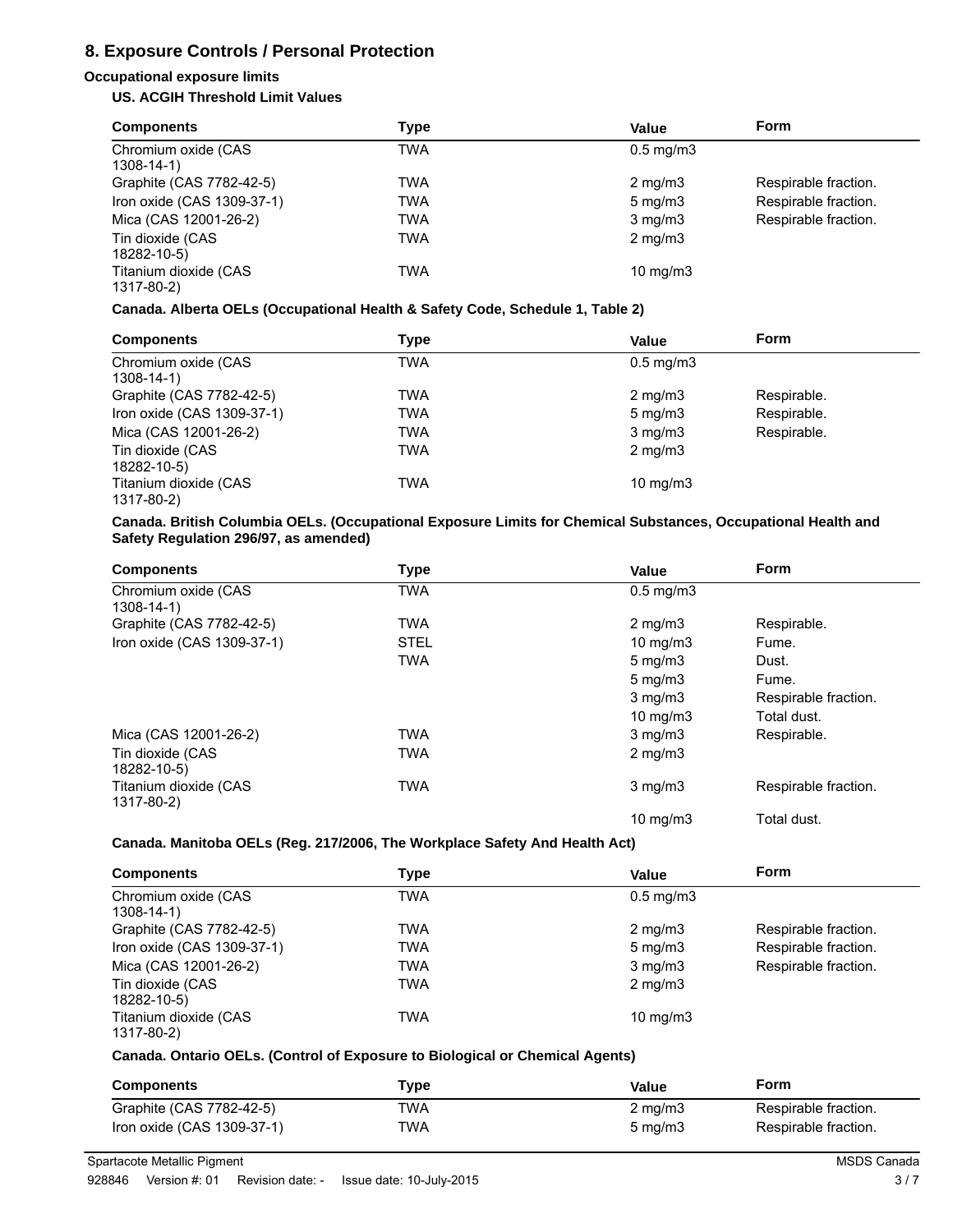### **Canada. Ontario OELs. (Control of Exposure to Biological or Chemical Agents)**

| <b>Components</b>                   | Type | Value             | Form                 |
|-------------------------------------|------|-------------------|----------------------|
| Mica (CAS 12001-26-2)               | TWA  | $3 \text{ mg/m}$  | Respirable fraction. |
| Tin dioxide (CAS<br>18282-10-5)     | TWA  | $2 \text{ mg/m}$  |                      |
| Titanium dioxide (CAS<br>1317-80-2) | TWA  | $10 \text{ mg/m}$ |                      |

#### **Canada. Quebec OELs. (Ministry of Labor - Regulation Respecting the Quality of the Work Environment)**

| <b>Components</b>                   | Type | Value             | Form             |
|-------------------------------------|------|-------------------|------------------|
| Graphite (CAS 7782-42-5)            | TWA  | $2 \text{ mg/m}$  | Respirable dust. |
| Iron oxide (CAS 1309-37-1)          | TWA  | $5 \text{ mg/m}$  | Dust and fume.   |
|                                     |      | $10 \text{ mg/m}$ | Total dust.      |
| Mica (CAS 12001-26-2)               | TWA  | $3 \text{ mg/m}$  | Respirable dust. |
| Tin dioxide (CAS<br>18282-10-5)     | TWA  | $2 \text{ mg/m}$  |                  |
| Titanium dioxide (CAS<br>1317-80-2) | TWA  | $10 \text{ mg/m}$ | Total dust.      |

#### **US. OSHA Table Z-1 Limits for Air Contaminants (29 CFR 1910.1000)**

| <b>Components</b>                   | Type | Value                | <b>Form</b>          |
|-------------------------------------|------|----------------------|----------------------|
| Chromium oxide (CAS<br>1308-14-1)   | PEL  | $0.5 \text{ mg/m}$ 3 |                      |
| Graphite (CAS 7782-42-5)            | PEL  | $5 \,\mathrm{mg/m}$  | Respirable fraction. |
|                                     |      | $15 \text{ mg/m}$    | Total dust.          |
| Iron oxide (CAS 1309-37-1)          | PEL  | $10 \text{ mg/m}$    | Fume.                |
| Titanium dioxide (CAS<br>1317-80-2) | PEL  | $15 \text{ mg/m}$    | Total dust.          |

### **US. OSHA Table Z-3 (29 CFR 1910.1000)**

| <b>Components</b>        | Type | Value    |  |
|--------------------------|------|----------|--|
| Graphite (CAS 7782-42-5) | TWA  | 15 mppcf |  |
| Mica (CAS 12001-26-2)    | TWA  | 20 mppcf |  |

# **Engineering controls**

Good general ventilation (typically 10 air changes per hour) should be used. Ventilation rates should be matched to conditions. If applicable, use process enclosures, local exhaust ventilation, or other engineering controls to maintain airborne levels below recommended exposure limits. If exposure limits have not been established, maintain airborne levels to an acceptable level.

#### **Personal protective equipment**

| Eye / face protection         | Wear safety glasses with side shields (or goggles).                                                                          |
|-------------------------------|------------------------------------------------------------------------------------------------------------------------------|
| <b>Skin protection</b>        | Wear suitable protective clothing. Wear protective gloves. Use personal protective equipment as<br>required.                 |
| <b>Respiratory protection</b> | In case of inadequate ventilation or risk of inhalation of dust, use suitable respiratory equipment<br>with particle filter. |

### **9. Physical & Chemical Properties**

| Appearance                   | Solid, various colors. |
|------------------------------|------------------------|
| <b>Physical state</b>        | Solid.                 |
| Form                         | Powder.                |
| Color                        | Various colors.        |
| Odor                         | None.                  |
| <b>Odor threshold</b>        | Not applicable.        |
| рH                           | Not applicable.        |
| Vapor pressure               | Not applicable.        |
| Vapor density                | Not applicable.        |
| <b>Boiling point</b>         | Not applicable.        |
| Melting point/Freezing point | Not available.         |
| Solubility (water)           | Insoluble in water.    |
| <b>Specific gravity</b>      | 3.1                    |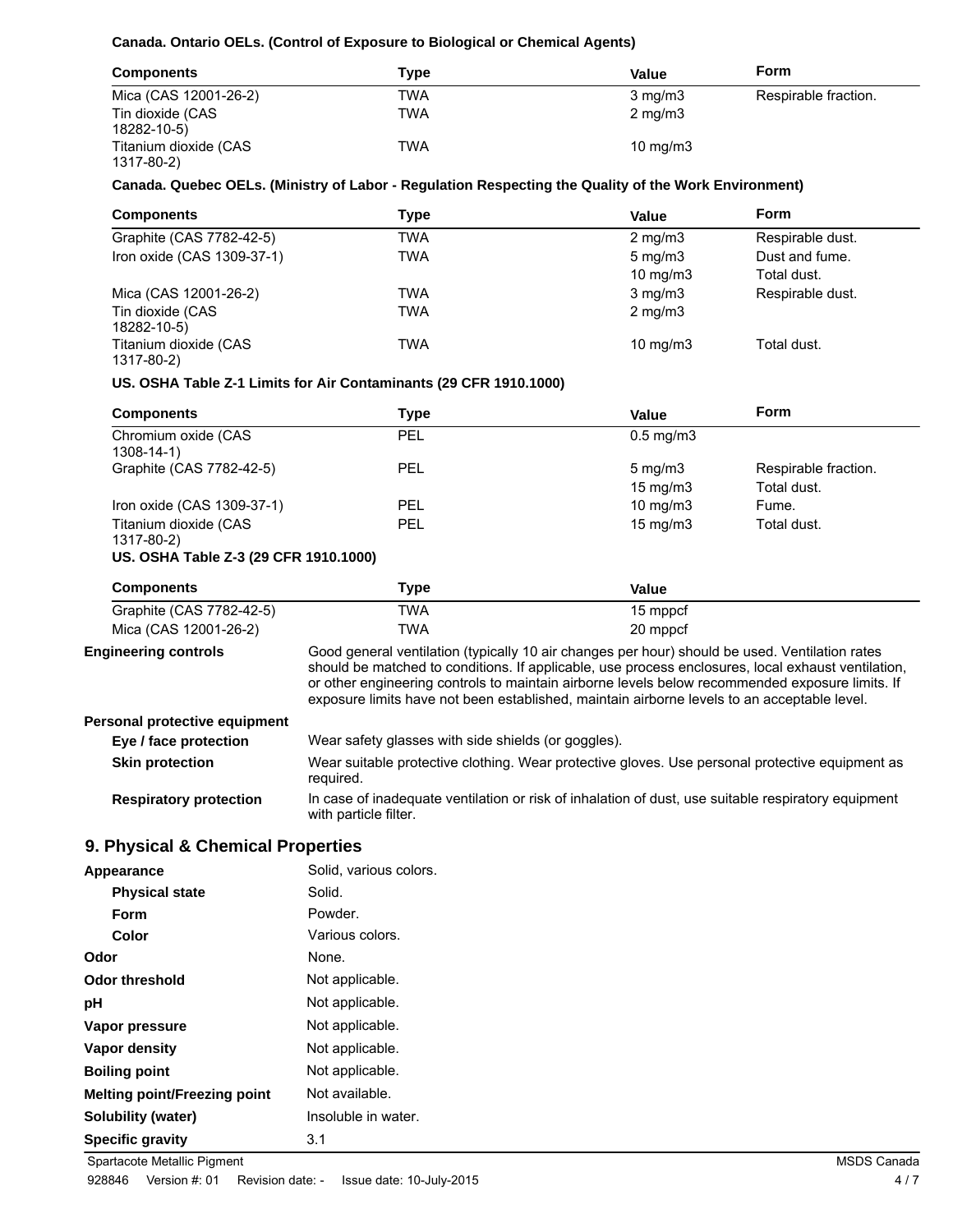| <b>Flash point</b>                                | Not applicable. |
|---------------------------------------------------|-----------------|
| Flammability limits in air,<br>upper, % by volume | Not applicable. |
| Flammability limits in air,<br>lower, % by volume | Not applicable. |
| <b>Auto-ignition temperature</b>                  | Not applicable. |
| <b>Evaporation rate</b>                           | Not available.  |
| Viscosity                                         | Not applicable. |
| <b>Partition coefficient</b><br>(n-octanol/water) | Not applicable. |
| Other data<br>Flammability (solid, gas)           | Non flammable.  |

# **10. Chemical Stability & Reactivity Information**

| <b>Reactivity</b>                            | The product is stable and non-reactive under normal conditions of use, storage and transport. |
|----------------------------------------------|-----------------------------------------------------------------------------------------------|
| <b>Chemical stability</b>                    | Material is stable under normal conditions.                                                   |
| <b>Conditions to avoid</b>                   | None under normal conditions.                                                                 |
| Incompatible materials                       | None known.                                                                                   |
| <b>Hazardous decomposition</b><br>products   | No hazardous decomposition products are known.                                                |
| <b>Possibility of hazardous</b><br>reactions | No dangerous reaction known under conditions of normal use.                                   |

# **11. Toxicological Information**

| <b>Toxicological data</b>        |                                                                                                                     |                                                                                              |  |
|----------------------------------|---------------------------------------------------------------------------------------------------------------------|----------------------------------------------------------------------------------------------|--|
| <b>Components</b>                | <b>Species</b>                                                                                                      | <b>Test Results</b>                                                                          |  |
| Iron oxide (CAS 1309-37-1)       |                                                                                                                     |                                                                                              |  |
| Acute                            |                                                                                                                     |                                                                                              |  |
| Oral                             |                                                                                                                     |                                                                                              |  |
| LD50                             | Rat                                                                                                                 | > 10 mg/kg                                                                                   |  |
| <b>Acute effects</b>             | May cause discomfort if swallowed.                                                                                  |                                                                                              |  |
| <b>Sensitization</b>             | Not a skin or respiratory sensitizer.                                                                               |                                                                                              |  |
| <b>Chronic effects</b>           | diseases.                                                                                                           | Frequent inhalation of dust over a long period of time increases the risk of developing lung |  |
| Carcinogenicity                  |                                                                                                                     | Possible cancer hazard - may cause cancer based on animal data.                              |  |
| <b>ACGIH Carcinogens</b>         |                                                                                                                     |                                                                                              |  |
| Chromium oxide (CAS 1308-14-1)   |                                                                                                                     | A4 Not classifiable as a human carcinogen.                                                   |  |
|                                  | Iron oxide (CAS 1309-37-1)<br>A4 Not classifiable as a human carcinogen.                                            |                                                                                              |  |
| Titanium dioxide (CAS 1317-80-2) | A4 Not classifiable as a human carcinogen.                                                                          |                                                                                              |  |
|                                  | IARC Monographs. Overall Evaluation of Carcinogenicity                                                              |                                                                                              |  |
| Chromium oxide (CAS 1308-14-1)   |                                                                                                                     | 3 Not classifiable as to carcinogenicity to humans.                                          |  |
| Iron oxide (CAS 1309-37-1)       |                                                                                                                     | 3 Not classifiable as to carcinogenicity to humans.                                          |  |
| Titanium dioxide (CAS 1317-80-2) |                                                                                                                     | 2B Possibly carcinogenic to humans.                                                          |  |
| <b>Skin corrosion/irritation</b> | May cause irritation through mechanical abrasion.                                                                   |                                                                                              |  |
| Serious eye damage/irritation    | Dust may irritate the eyes.                                                                                         |                                                                                              |  |
| <b>Mutagenicity</b>              | No data available to indicate product or any components present at greater than 0.1% are<br>mutagenic or genotoxic. |                                                                                              |  |
| <b>Reproductive effects</b>      |                                                                                                                     | Based on available data, the classification criteria are not met.                            |  |
| <b>Teratogenicity</b>            | No data available.                                                                                                  |                                                                                              |  |
| Symptoms and target organs       |                                                                                                                     | Coughing. Dust may irritate the eyes and the respiratory system.                             |  |
| <b>Synergistic materials</b>     | Not available.                                                                                                      |                                                                                              |  |
| .                                |                                                                                                                     |                                                                                              |  |

# **12. Ecological Information**

**Ecotoxicological data** No ecotoxicity data noted for the ingredient(s).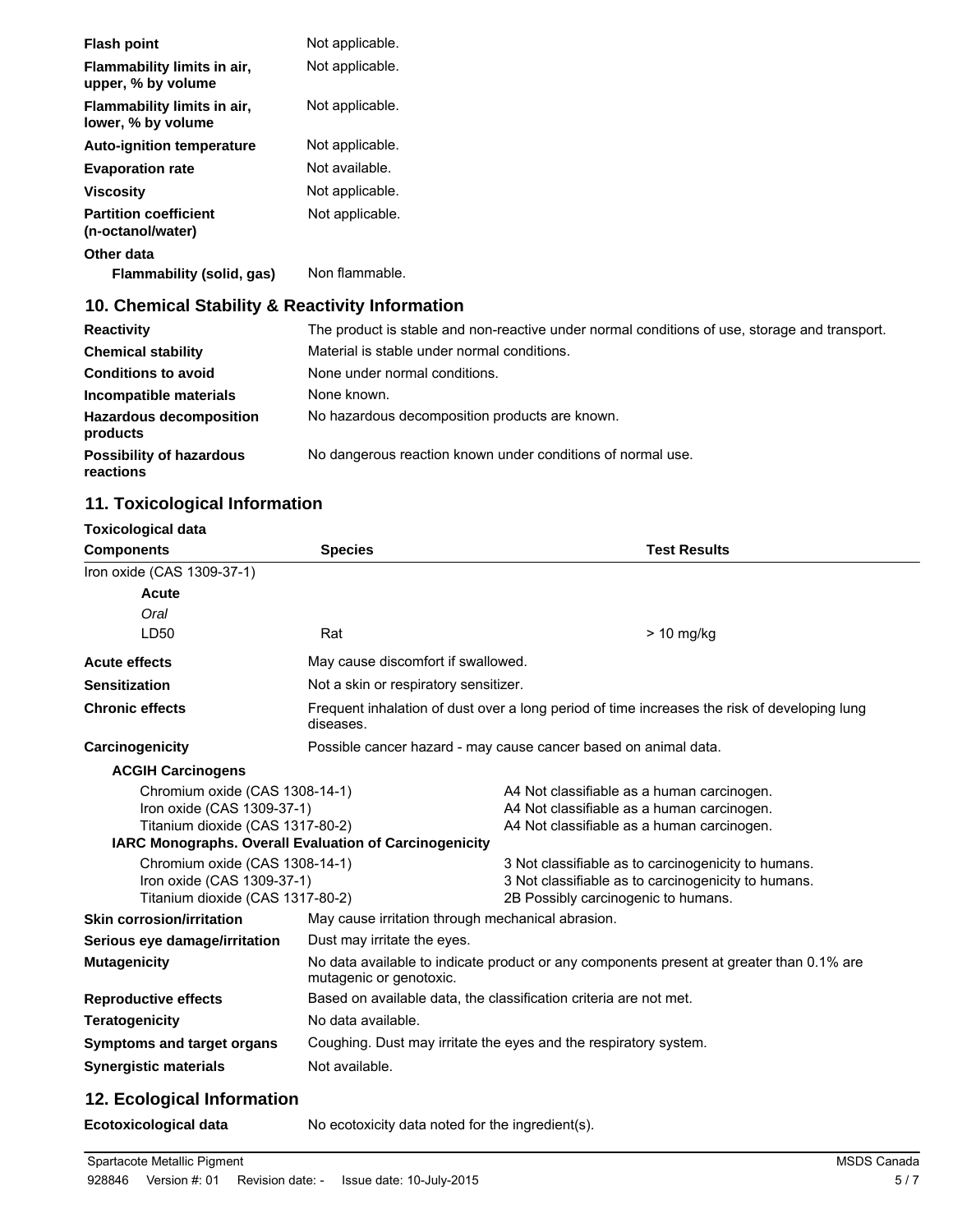| Not expected to be harmful to aquatic organisms.                                                |
|-------------------------------------------------------------------------------------------------|
| An environmental hazard cannot be excluded in the event of unprofessional handling or disposal. |
| Not classified.                                                                                 |
| The product contains inorganic compounds which are not biodegradable.                           |
| The product is not expected to bioaccumulate.                                                   |
| The product is insoluble in water and will sediment in water systems.                           |
|                                                                                                 |

# **13. Disposal Considerations**

| <b>Disposal instructions</b>             | Dispose of contents/container in accordance with local/regional/national/international regulations.                                                                                                              |
|------------------------------------------|------------------------------------------------------------------------------------------------------------------------------------------------------------------------------------------------------------------|
| Waste from residues / unused<br>products | Dispose of in accordance with local regulations.                                                                                                                                                                 |
| <b>Contaminated packaging</b>            | Empty containers should be taken to an approved waste handling site for recycling or disposal.<br>Since emptied containers may retain product residue, follow label warnings even after container is<br>emptied. |

## **14. Transport Information**

### **TDG**

Not regulated as dangerous goods.

### **IATA**

Not regulated as dangerous goods.

### **IMDG**

Not regulated as dangerous goods.

**Transport in bulk according to** Not established. **Annex II of MARPOL 73/78 and the IBC Code**

### **15. Regulatory Information**

| <b>Canadian regulations</b> | This product has been classified in accordance with the hazard criteria of the CPR and the MSDS<br>contains all the information required by the CPR. |
|-----------------------------|------------------------------------------------------------------------------------------------------------------------------------------------------|
| <b>WHMIS status</b>         | Controlled                                                                                                                                           |
| <b>WHMIS classification</b> | D2A - Other Toxic Effects-VERY TOXIC                                                                                                                 |

### **WHMIS labeling**



**International Inventories**

| Country(s) or region | Inventory name                                                            | On inventory (yes/no)* |
|----------------------|---------------------------------------------------------------------------|------------------------|
| Australia            | Australian Inventory of Chemical Substances (AICS)                        | Yes                    |
| Canada               | Domestic Substances List (DSL)                                            | Yes                    |
| Canada               | Non-Domestic Substances List (NDSL)                                       | <b>No</b>              |
| China                | Inventory of Existing Chemical Substances in China (IECSC)                | Yes                    |
| Europe               | European Inventory of Existing Commercial Chemical<br>Substances (EINECS) | <b>No</b>              |
| Europe               | European List of Notified Chemical Substances (ELINCS)                    | <b>No</b>              |
| Japan                | Inventory of Existing and New Chemical Substances (ENCS)                  | No                     |
| Korea                | Existing Chemicals List (ECL)                                             | Yes                    |
| New Zealand          | New Zealand Inventory                                                     | Yes                    |
| Philippines          | Philippine Inventory of Chemicals and Chemical Substances<br>(PICCS)      | Yes                    |

United States & Puerto Rico Toxic Substances Control Act (TSCA) Inventory No No

\*A "Yes" indicates this product complies with the inventory requirements administered by the governing country(s).

A "No" indicates that one or more components of the product are not listed or exempt from listing on the inventory administered by the governing country(s).